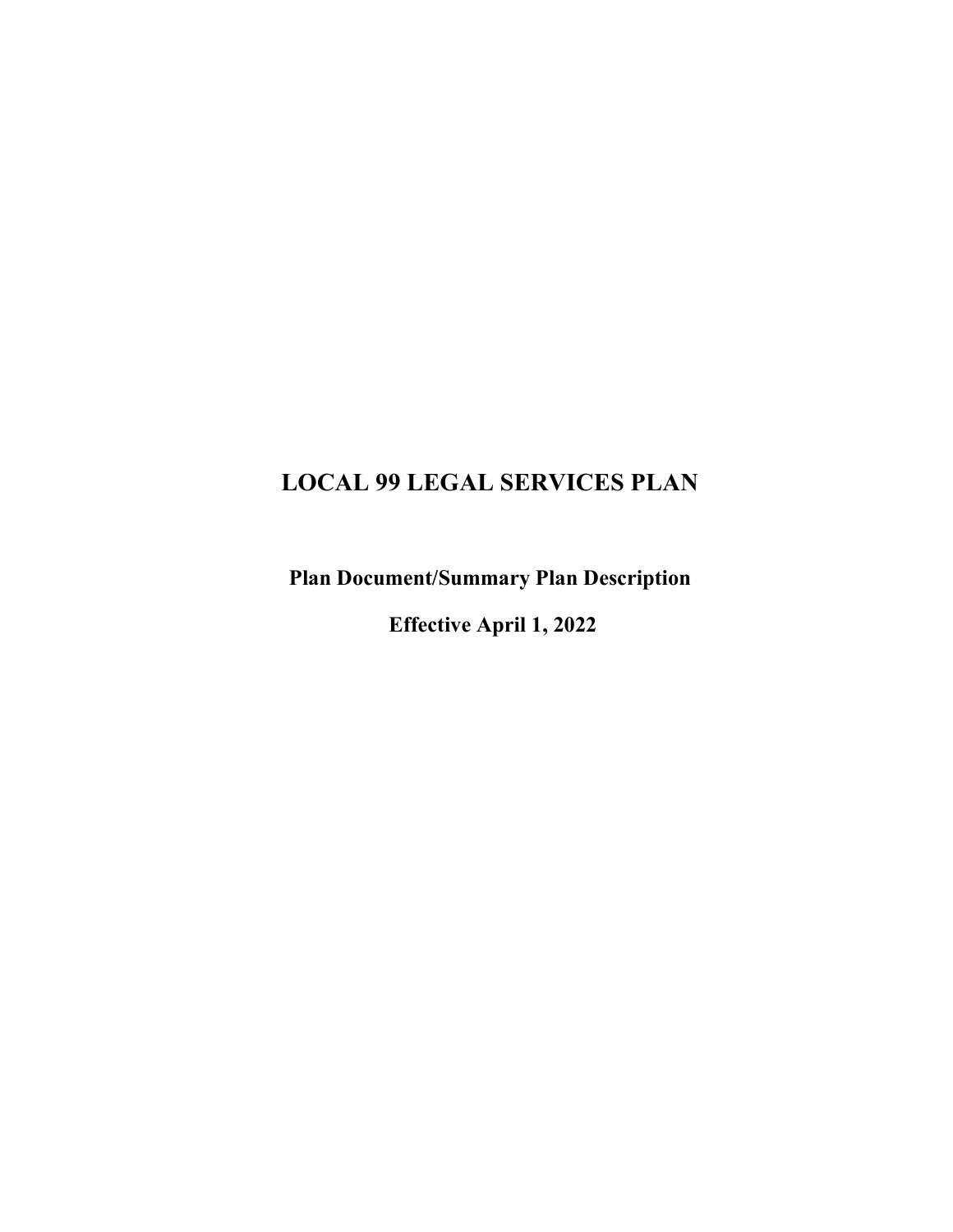## LOCAL 99 LEGAL SERVICES PLAN

701-703 McCarter Highway 1/Fl Newark, New Jersey 07102

## BOARD OF TRUSTEES

Alberto Arroyo Angela Bialorucki Martin Canturiano Cecilia Gomez Cleveland Jenkins Kevin McCann

Maricarmen Molina

## FUND ADMINISTRATOR

Debra Rich

### LEGAL COUNSEL

Barnes, Iaccarino & Shepherd, LLP

#### **ACCOUNTANT**

Sax LLP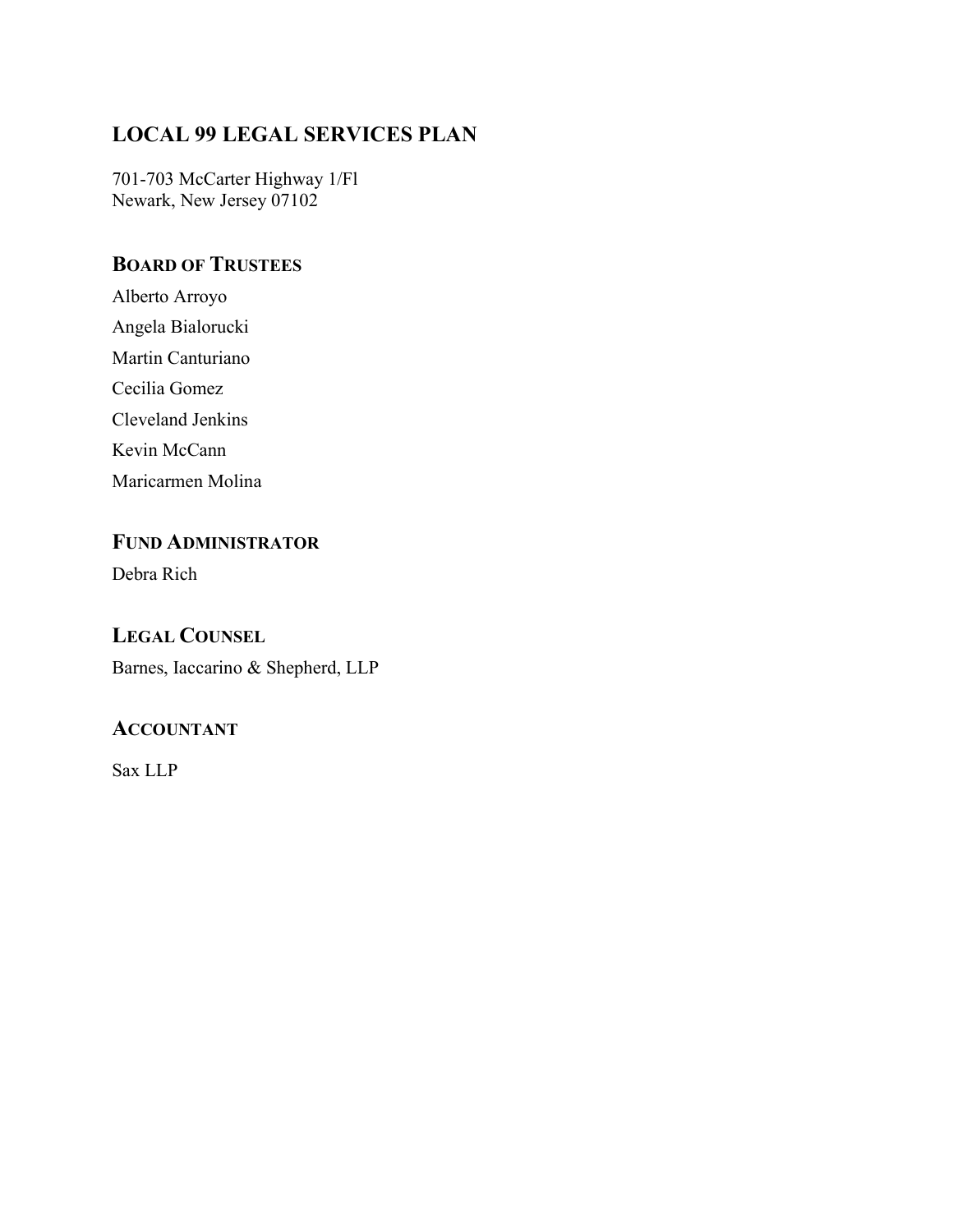## LOCAL 99 LEGAL SERVICES PLAN

Dear Plan Participant:

We are pleased to present you with this updated Plan Document/Summary Plan Description ("SPD"), which highlights the benefits provided under the Local 99 Legal Services Plan (the "Plan") on behalf of you and your eligible dependents.

We urge you to read this Plan Document/SPD carefully and recommend that you keep it with your important papers. This booklet, along with other documents such as the Trust Agreement and any contracts with the Board of Trustees, constitutes the formal Plan Document.

Active participants in the Local 99 Health & Welfare Fund are entitled to speak with a Staff Attorney regarding covered matters (as described in this SPD). This consultation may include advice, referral, and/or a limited service such as a single letter or telephone call as well as the review of documents. Anything that either you or a member of your family discusses with a Staff Attorney will be kept confidential, as it would be under any other attorney-client relationship.

Participants eligible for the legal services benefit have the right to choose their own attorney and the decision to be represented by a particular attorney is at the sole discretion of the participant. A referral to an attorney by the Plan will not obligate the participant to retain that attorney. The Local 99 Health & Welfare Fund, the Trustees, nor the Managing Attorney make any representations or guarantees with respect to any referrals and are not liable for the advice or services rendered pursuant to any referrals.

Sincerely yours,

#### THE BOARD OF TRUSTEES

Only the full Board of Trustees is authorized to interpret the Plan described in this booklet. No Employer or Union representative, Fund Office employee or individual Trustee is authorized to interpret the Plan, nor can any such person act as agent of the Board of Trustees. Your rights are governed by the Plan, as amended from time to time. The Board of Trustees has the sole authority to revise, construe, and apply the provisions of this Plan Document/Summary Plan Description and make decisions concerning your eligibility for, entitlement to, nature, amount, and duration of benefits. The Board of Trustees reserves the right to amend, modify, or discontinue all or part of the Plan whenever, in its judgment, conditions so warrant.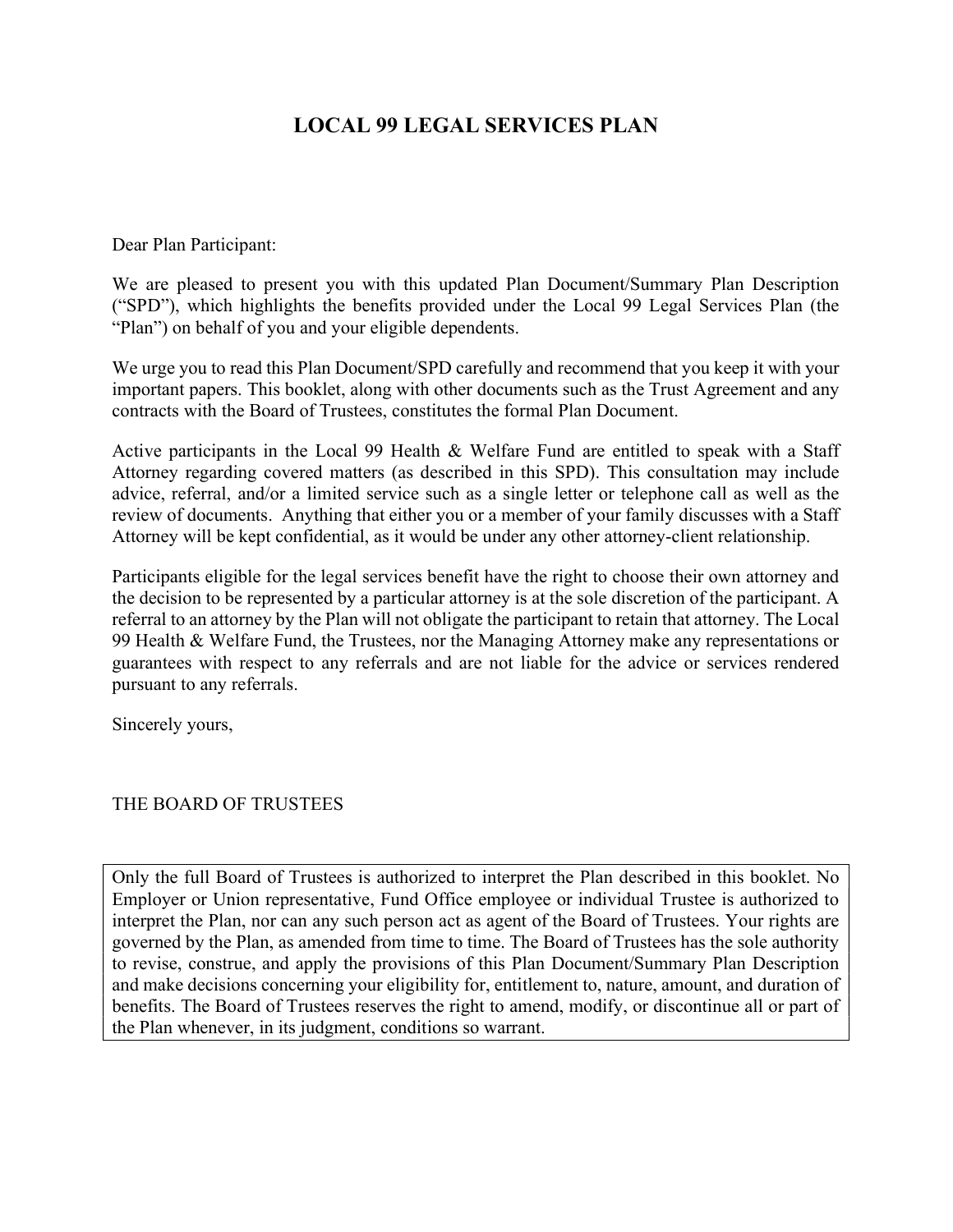## **TABLE OF CONTENTS**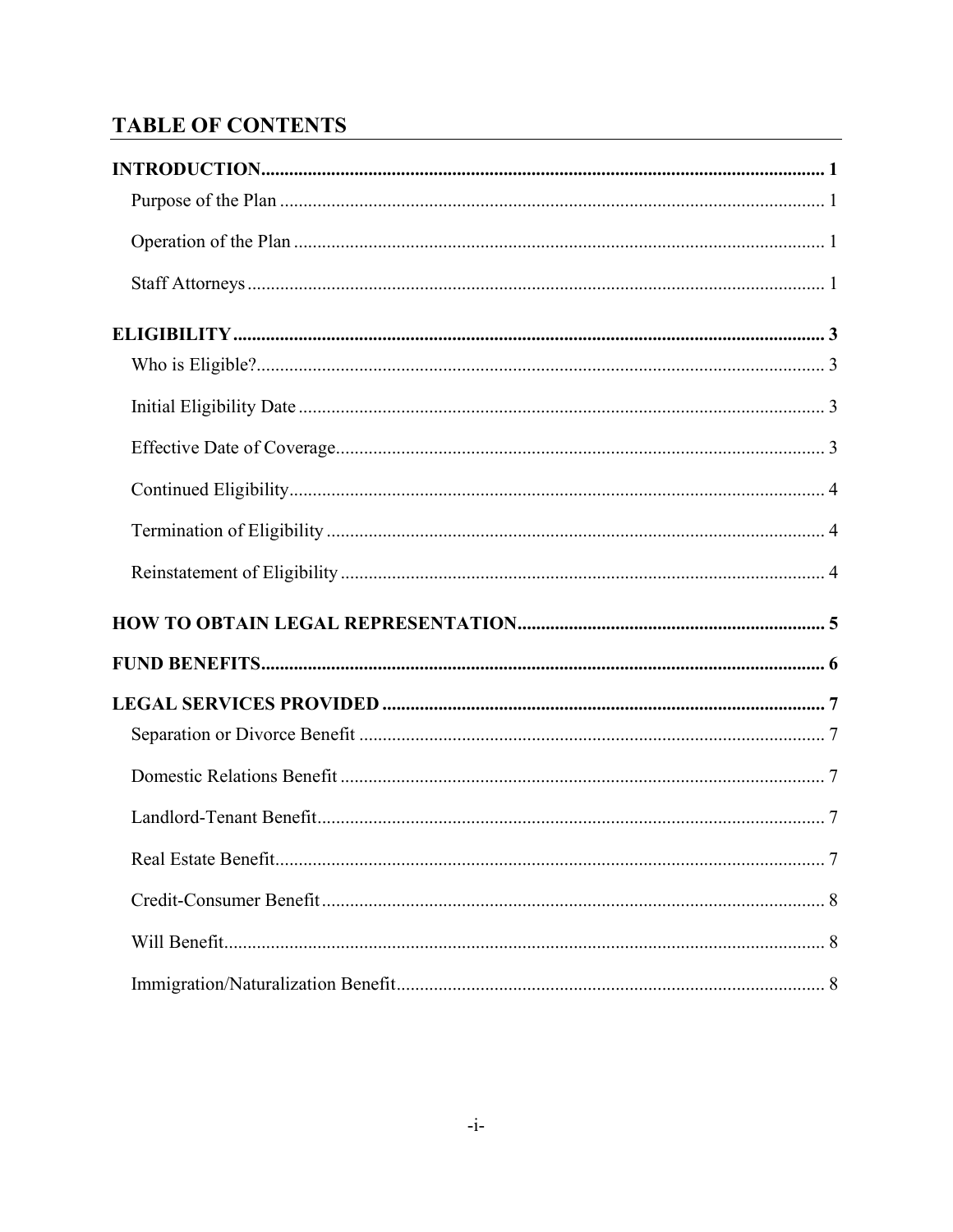| <b>GENERAL LIMITATIONS AND SPECIAL SERVICES PROVIDED 11</b>         |  |
|---------------------------------------------------------------------|--|
|                                                                     |  |
|                                                                     |  |
|                                                                     |  |
|                                                                     |  |
|                                                                     |  |
| <b>EMPLOYEE RETIREMENT INCOME SECURITY ACT OF 1974 ("ERISA") 15</b> |  |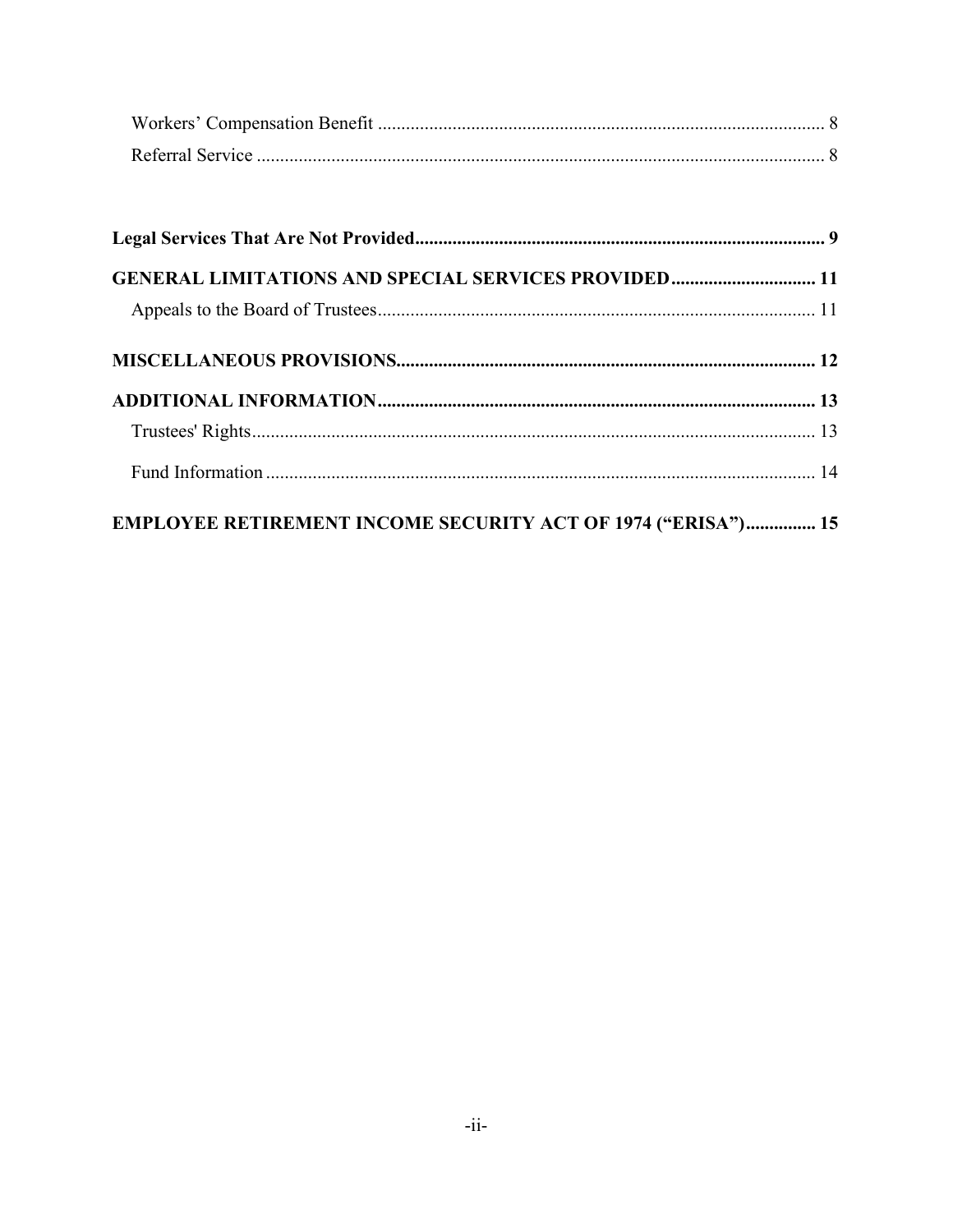#### INTRODUCTION

#### Purpose of the Plan

The Local 99 Legal Services Plan has been adopted by the Board of Trustees of the Local 99 Health & Welfare Fund to provide you and your dependents with legal assistance and services, and to protect your legal rights and interests.

The Plan was designed by the Trustees to provide competent attorneys for you if you need legal assistance, to help you respond to legal and related problems, and to help you know more about your legal rights and when to seek the advice and assistance of an attorney.

The Legal Services Plan will provide legal representation to you and your eligible dependents either through a Staff Attorney or through a referral to outside counsel.

### Operation of the Plan

The Legal Services Plan is financially supported by contributions made pursuant to Collective Bargaining Agreements and Participation Agreements by contributing employers on behalf of Plan participants.

The Board of Trustees of the Local 99 Health & Welfare Fund has engaged a Managing Attorney to perform legal services in accordance with the Plan and to refer participants to competent attorneys with experixence in the practice of law specific to your need.

Legal services benefits provided under the Plan are subject to change by the Board of Trustees and subject to the Agreement and Declaration of Trust establishing the Local 99 Health & Welfare Fund. However, changes in the Plan will be prospective only and will not deprive you or your eligible dependents of services to which you are entitled in connection with any matter pending at the time of the change.

#### Staff Attorneys

The Plan is designed to provide legal and related services through the combined use of attorneys and staff hired by the Plan. Generally, legal services will be provided to you and your eligible dependents, where applicable, by attorneys and staff hired by the Plan, unless you are referred to outside counsel. Legal fees, in cases that are referred to outside counsel are solely borne by the participant. You are not required to use the services of the attorney to whom you are referred; you are free to use any attorney you select.

Attorneys' services will be provided in accordance with the professional and ethical standards expected of lawyers. In providing such legal services, attorneys will adhere to the rules of the Plan as established herein, but will receive no further instructions, directions, or interference from the Plan's officers or agents. When your, or your eligible dependent's, case is referred to an attorney, you or your eligible dependent will deal exclusively with the attorney on a professional attorney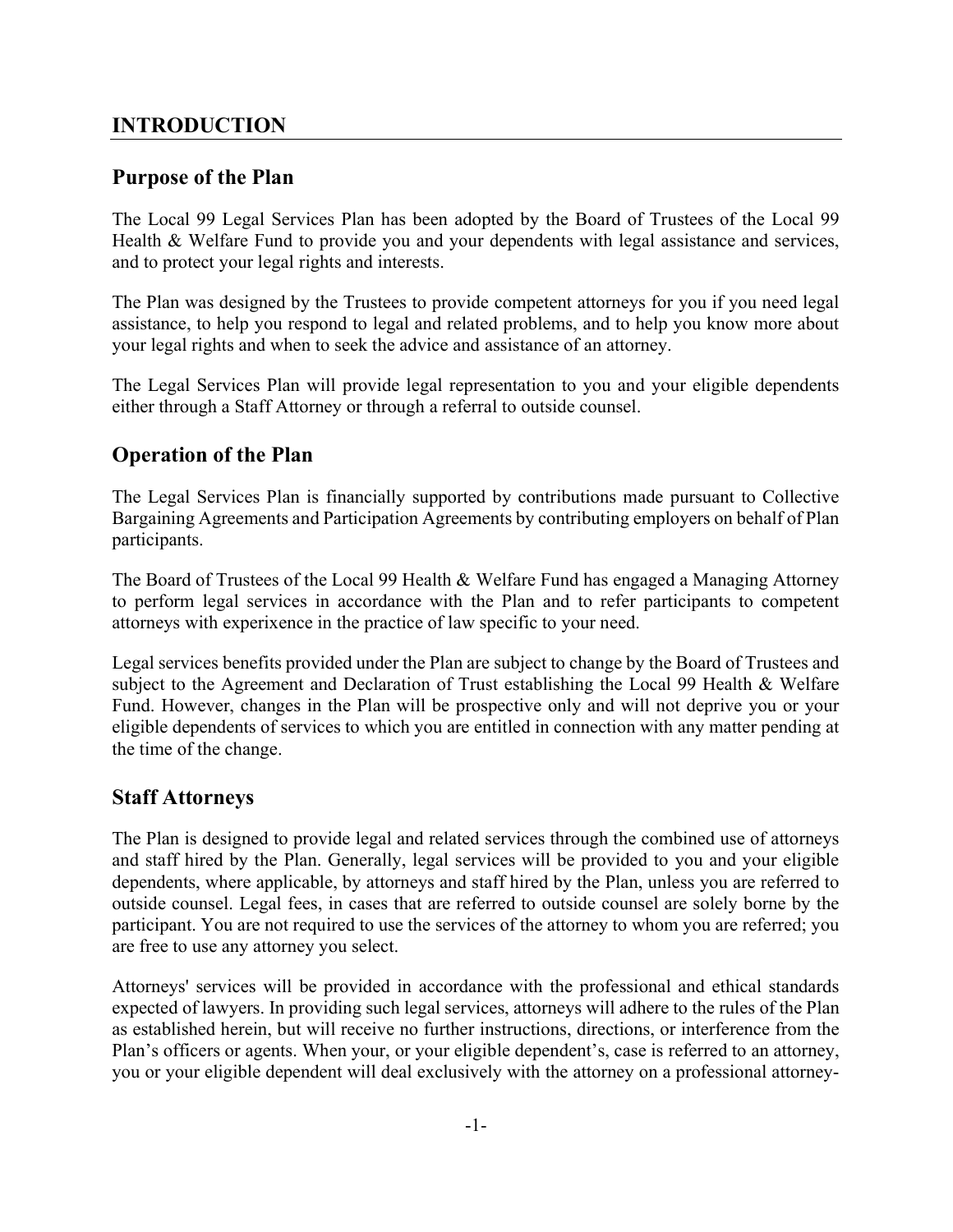client basis. Attorneys may refuse to provide services in any matter which they believe to be clearly without merit, frivolous, or not covered by the Plan.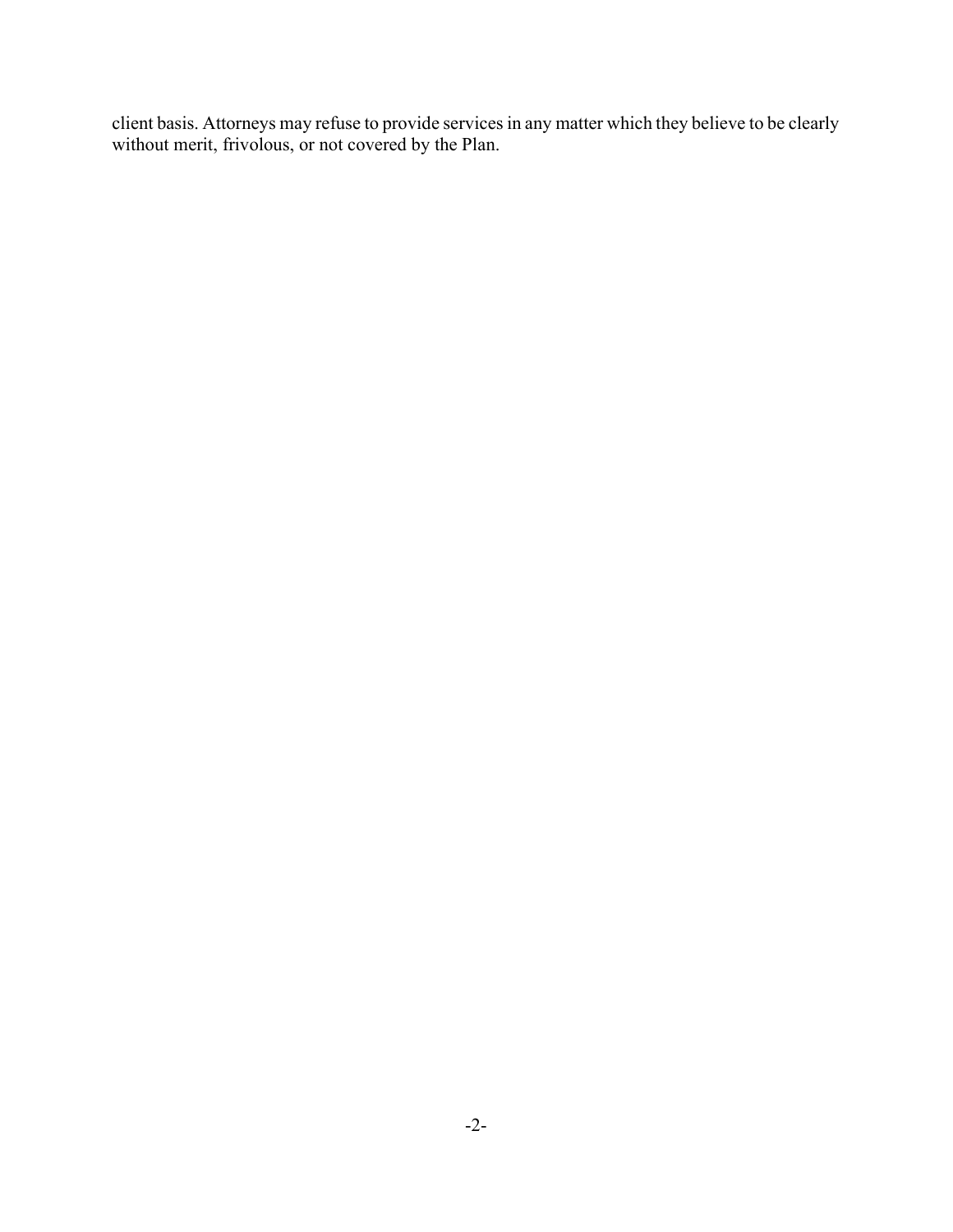### **ELIGIBILITY**

The Plan is funded by contributions made by employers to the Local 99 Health & Welfare Fund. The contributions are made on behalf of employees who are covered for purposes of collective bargaining.

### Who is Eligible?

All active participants in the Local 99 Health & Welfare Fund are eligible for the Legal Services Plan. You (and your eligible dependents) must be eligible for legal services at the time of the incident to qualify for coverage.

#### Dependents

Your dependents are also eligible for many of the benefits provided by the Plan. Your eligible dependents include:

- **•** Your Spouse, to whom you are legally married; and
- your natural children from birth until the end of the month in which they become age 26;
- vour adoptive children until the end of the month in which they become age 26.

### Initial Eligibility Date

Participants will become eligible for legal services benefits on the first day they receive coverage under the Local 99 Health & Welfare Fund.

### Effective Date of Coverage

If you are an active employee, you will be covered for benefits on the day that you become eligible for benefits.

However, if you are not an active full-time employee working within the jurisdiction of Laundry, Distribution and Food Service Joint Board, Workers United, SEIU because you are wholly and continuously disabled on the date you would otherwise become covered, you will be covered:

- On the date that you subsequently return to active full-time work within the area or jurisdiction; or
- On the date that you become available for such active full-time work.

The words "wholly and continuously disabled'' mean that you are prevented from engaging in your regular or customary occupation.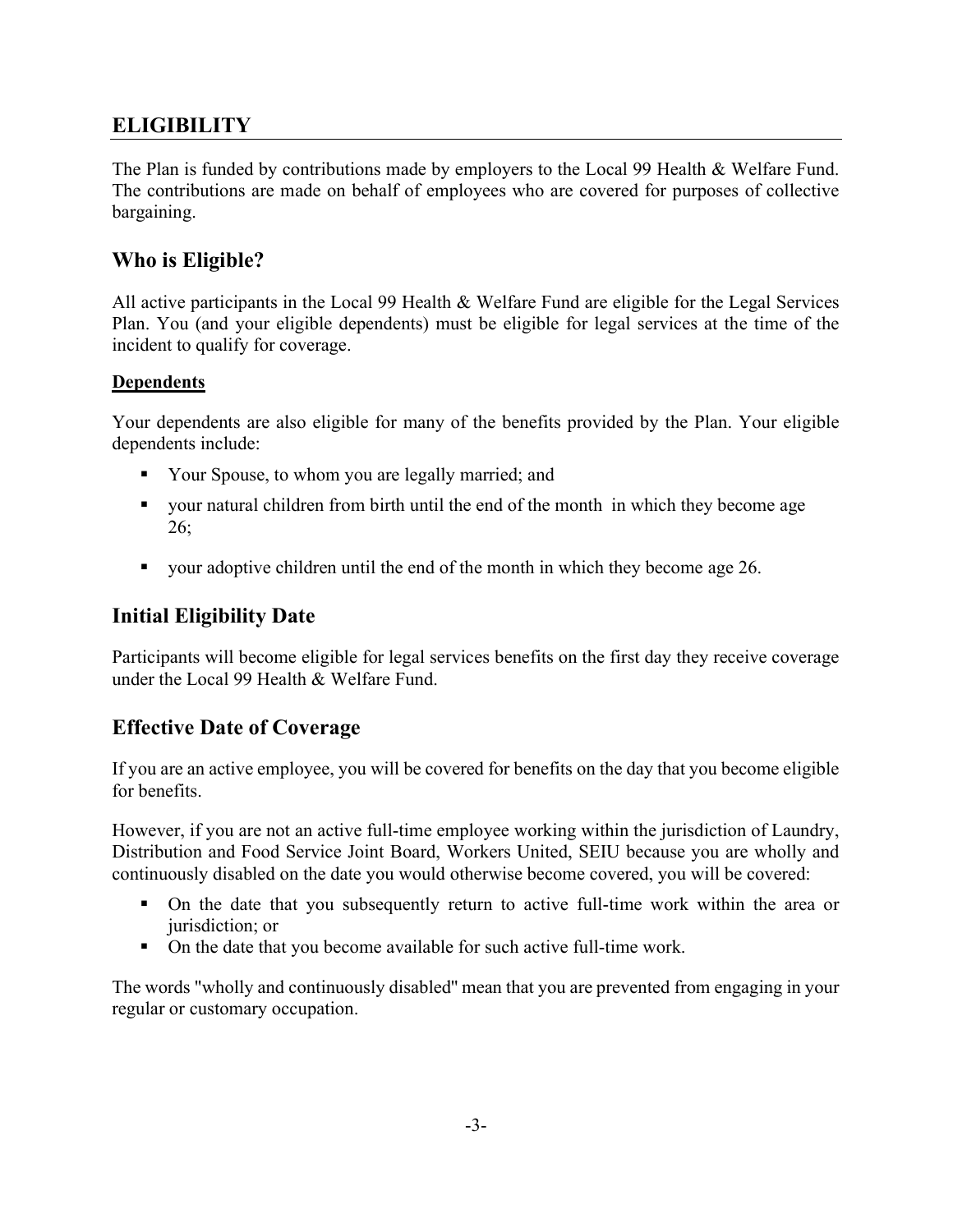### Continued Eligibility

Once you become eligible, coverage for you and your eligible dependents will remain in effect while you are eligible for benefits from the Local 99 Health & Welfare Fund.

## Termination of Eligibility

Your, and your eligible dependent's, eligibility for benefits will terminate on the date you are no longer eligible for coverage under the Local 99 Health & Welfare Fund.

### Reinstatement of Eligibility

If you lose eligibility, you must again meet the Initial Eligibility requirements to become eligible once more.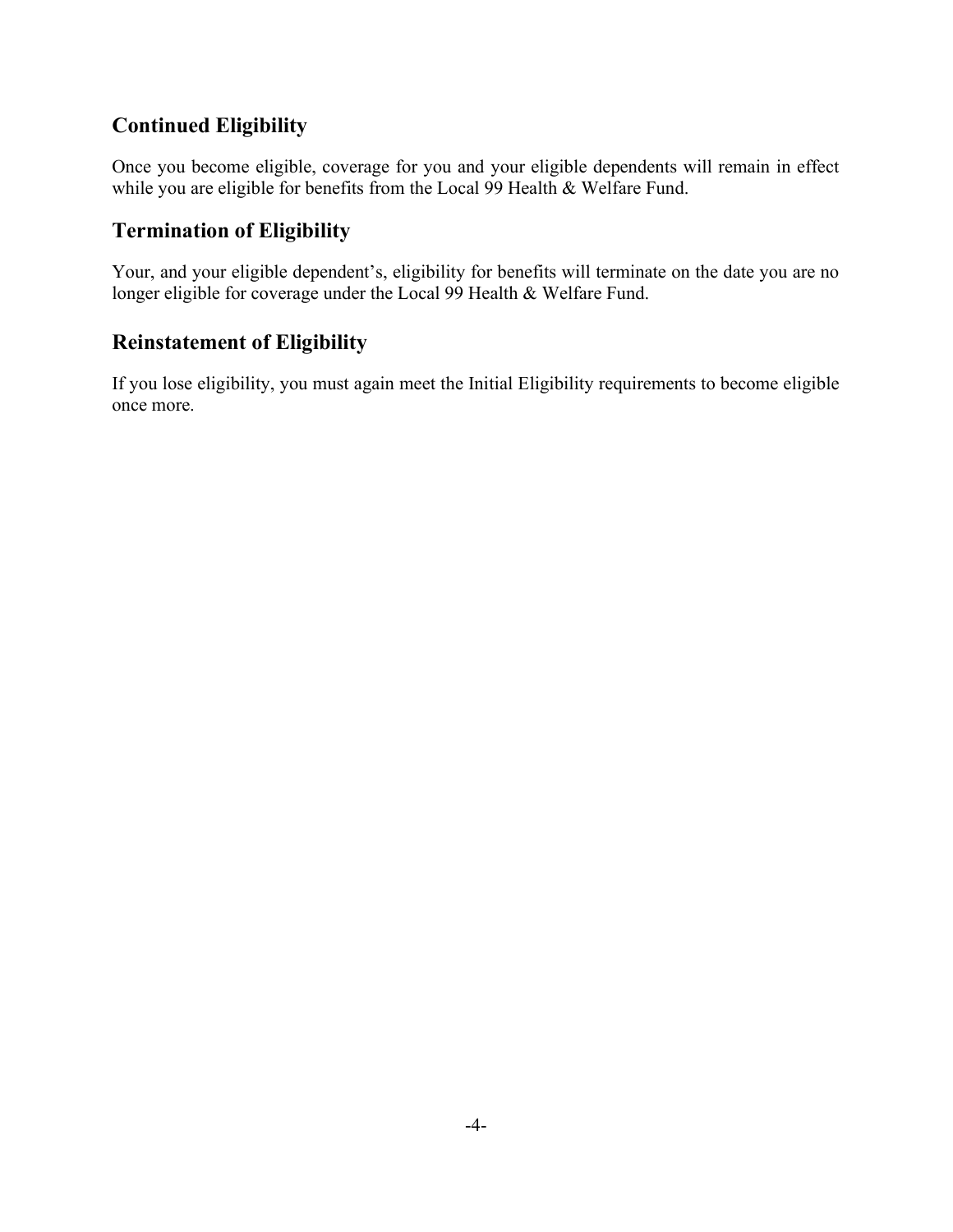### HOW TO OBTAIN LEGAL REPRESENTATION

If you are eligible for coverage and need of legal assistance, you should call the Legal Services Plan at (914) 592-1515. If you meet the eligibility requirements of the Local 99 Health & Welfare Fund, an appointment will be made for you to discuss your legal problems with a Staff Attorney.

Should you, for any reason, decide to use an attorney or a law firm without first obtaining the written approval of the Managing Attorney of the Legal Services Plan, the Legal Services Plan will not assume responsibility for any payments for legal fees or charges that you may incur.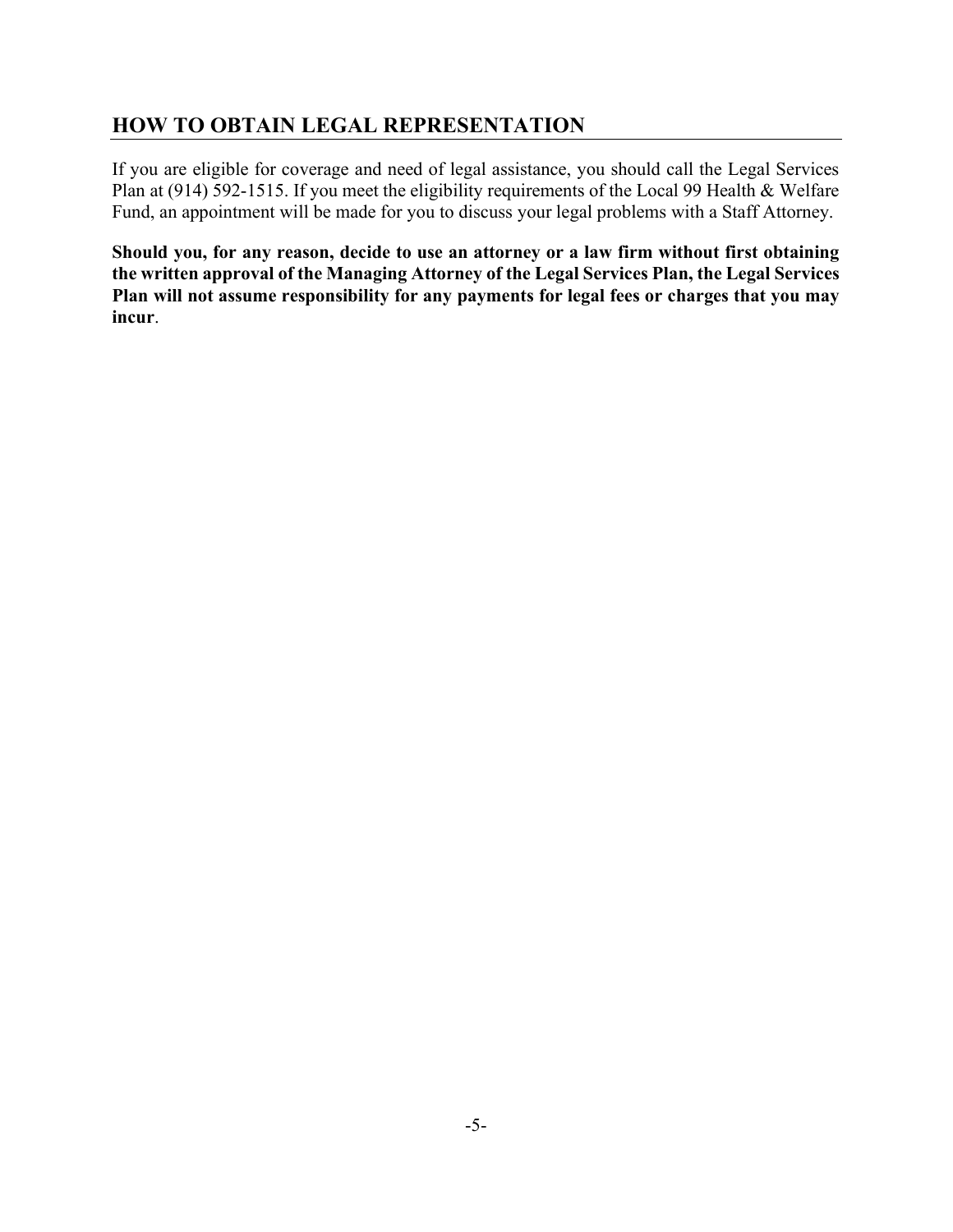### FUND BENEFITS

The benefits provided at no charge to you and your dependents include:

- **Will Benefit:**
- Domestic Relations Benefit;
- **Separation and Divorce Benefit;**
- Landlord-Tenant Benefit;
- Real Estate Benefit;
- **Credit-Consumer Benefit;**
- **Immigration/Naturalization Benefit; and**
- Workers' Compensation Benefit.

Advice and consultation related to these benefits is included at no costs to you or your covered dependents. Additionally, the preparation of simple wills, health care proxies, and powers of attorney are available at no cost. For any other services, you are responsible for payment of all attorneys' fees, court costs and filing fees.

If you are denied legal representation by the Legal Services Plan, you may appeal the determination to the Board of Trustees (the "Trustees").

The provision of services by the Legal Services Plan is subject to continuing approval by the Internal Revenue Service and sufficient assets necessary to continue the provision of benefits.

The Trustees may amend, modify, or terminate the Plan or any provision contained therein at any time. However, said amendment, modification, or termination may not affect the provision of legal services representation to you or your covered dependents if you have been approved for Legal Services Benefits.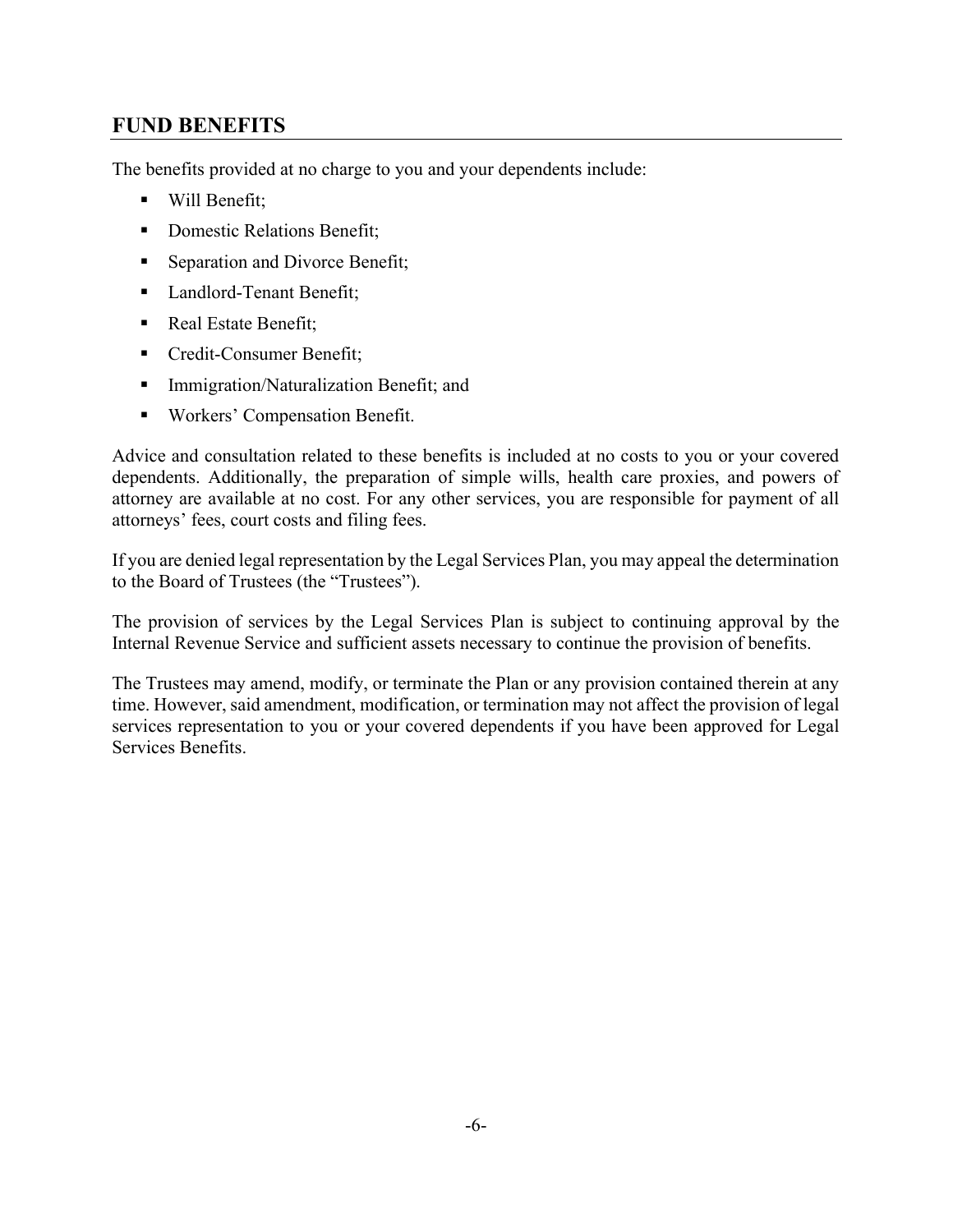### LEGAL SERVICES PROVIDED

The following legal services are provided through the Legal Services Plan. Benefits are subject to limitations.

### Separation or Divorce Benefit

Advice and consultation on all matrimonial controversies that may lead to a separation, annulment, or divorce.

This benefit is only available to the member; not to dependents. Any work related to QDROs (Qualified Domestic Relations Orders) is not covered.

#### Domestic Relations Benefit

Advice and consultation for matters that are not specifically covered by the Separation or Divorce Benefit, such as actions to modify a divorce decree, to increase or decrease amounts of maintenance or child support, to defend support, or for maintenance proceedings, custody, visitation, and related matters.

This benefit is only available to the member; not to dependents. Any work related to QDROs (Qualified Domestic Relations Orders) is not covered.

#### Landlord-Tenant Benefit

Advice and consultation for all matters related to your or your dependents' payment of rent, or receipt of services from a landlord, or other matters arising from your or your dependents residing in a rental apartment. (There is no coverage to landlords).

This benefit is available to you and your covered dependents.

#### Real Estate Benefit

Advice and consultation on all matters related to the purchase and/or sale by you or your covered dependents of a home, condominium, or co-operative apartment that is your primary residence. Also covered are matters relating to payment or collection of amounts due or owed under a mortgage, contract, deed, and similar evidence of debt where ownership and residency are in effect.

This benefit does not include representation at closings.

This benefit is available to you and your covered dependents.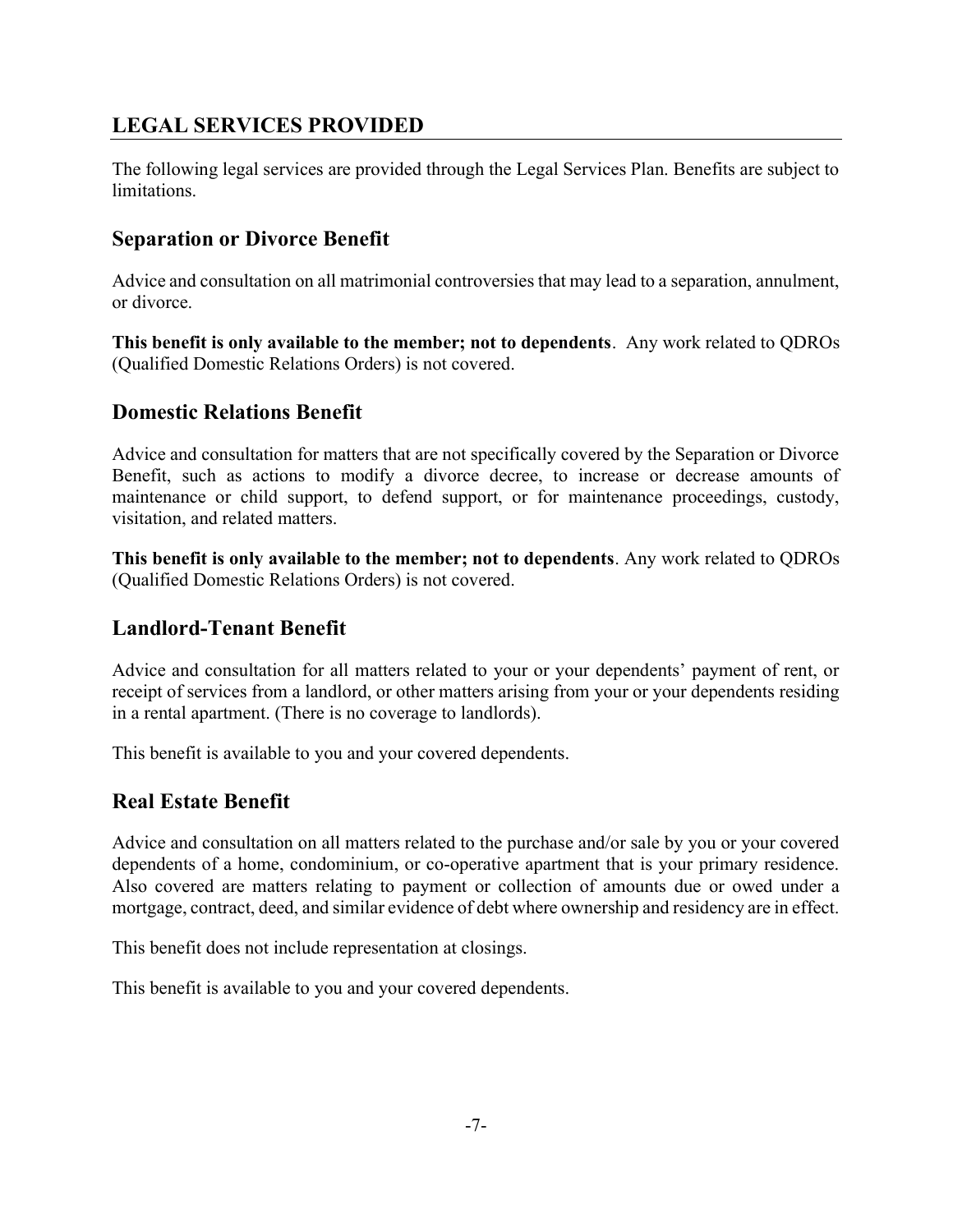### Credit-Consumer Benefit

Advice and consultation on your or your covered dependents' defense in claims or lawsuits arising from actions seeking unpaid balances for goods, debt collection, adverse credit information contained in your or your dependents' credit files and communicating with the credit reporting agency or creditor to correct or supplement the information in the file.

This benefit is available to you and your covered dependents.

## Will Benefit

This benefit covers all matters related to your or your covered dependents' preparation of a Will or Codicil, health care proxy, and powers of attorney. This benefit does not cover revocable trusts.

You are responsible for payment of all court filing fees and costs.

#### This benefit is only available to the member and spouse.

### Immigration/Naturalization Benefit

Advice and consultation on all matters related to your or your covered dependents' involvement in immigration proceedings, including proceedings for naturalization, deportation, or change of status as a naturalized citizen of the United States.

This benefit is available to you or your covered dependents.

### Workers' Compensation Benefit

Advice and consultation regarding an initial evaluation of claims before referral to a private attorney.

This benefit is available to you and your covered dependents.

### Referral Service

If you require additional legal assistance, the Legal Services Plan will refer you to an outside attorney in New York or New Jersey who is qualified in the practice of law specific to your need.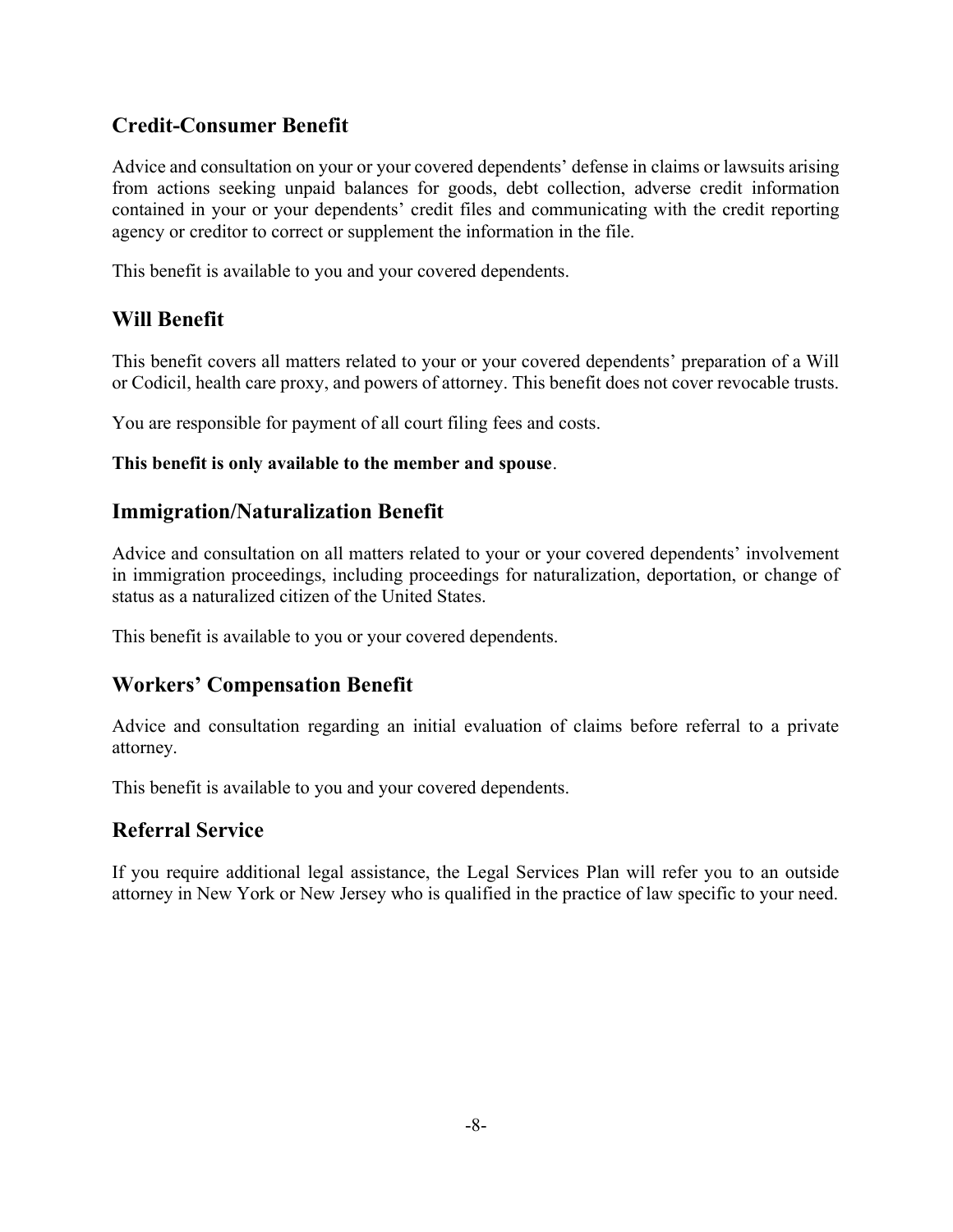### LEGAL SERVICES THAT ARE NOT PROVIDED

Legal Services will *not* be provided for the following:

- Litigation, mediation, arbitration, and appellate matters;
- Criminal matters;
- Traffic violations;
- Any proceeding or matter involving a contributing employer or its officers or agents or involving the Union or its officers or agents. This includes claims for Worker's Compensation, Disability Insurance, or Unemployment Compensation;
- Any proceeding or matter involving any employer or labor organization arising under the National Labor Relations Act, the Labor-Management Relations Act, or the Labor Management Reporting and Disclosure Act;
- Any matter or proceeding where a labor organization or the Health & Welfare Fund would be prohibited from defraying the costs of legal services by any provision of law;
- Any matter or proceeding involving the Plan, the Trustees, employees, or agents of the Plan;
- Any matter or proceeding involving any other trust fund or benefit plan to which the Union or contributing employer is party to, or the trustees, employees or agents of such trust fund or benefit plan;
- Any matter which, in the judgment of the Trustees, may curtail the opportunities for employment of employees covered under this Plan;
- Any matter or proceeding in which you are entitled to legal representation or reimbursement for the legal cost incurred from any source other than the Plan, whether or not you perfect or exercise this right. Your right, however, by reason of your indigence or low-income level to legal services provided by either governmental or voluntary agencies, will not preclude your right to obtain legal services under this Plan;
- The initiation of any claim or action for personal injury for which the services of an attorney are generally available under a contingency fee arrangement or through insurance coverage;
- **Preparation and filing of Federal and State tax returns;**
- Duplication of services previously claimed and related to the same cause of action;
- **Matters or proceedings which, in the judgment of the Managing Attorney, are frivolous or** without merit;
- Any matter or proceeding involving an administrative agency of the State or Federal government that is not resolved at the agency level. However, coverage will be available if, in the judgment of the Managing Attorney, the cost to the Fund will not be disproportionate, and you or your covered dependent agrees to pay a portion of the appellate costs;
- Any matter or proceeding in which an attorney was previously retained by you or your dependents prior to your eligibility for benefits provided by the Plan;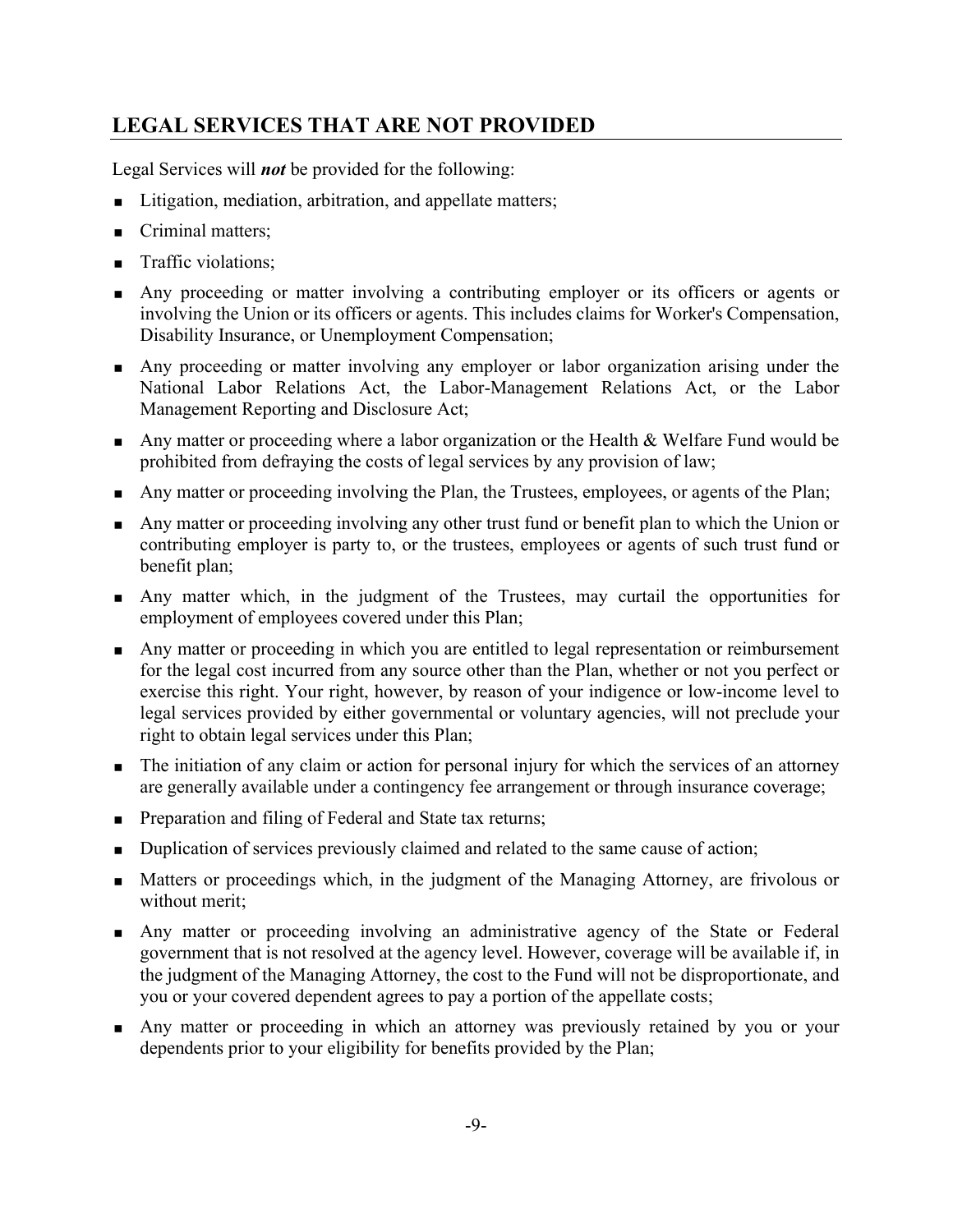- Services of any attorney admitted to the Bar of a state other than the States of New York, New Jersey, and Pennsylvania;
- **Matters where you or your dependent are an adverse party in an action involving another** eligible employee or his/her dependent, except at the express written approval of the Managing Attorney; and
- Coverage arising out of your self-employment or employment in an industry other than the industry covered by Laundry, Distribution and Food Service Joint Board, Workers United, SEIU.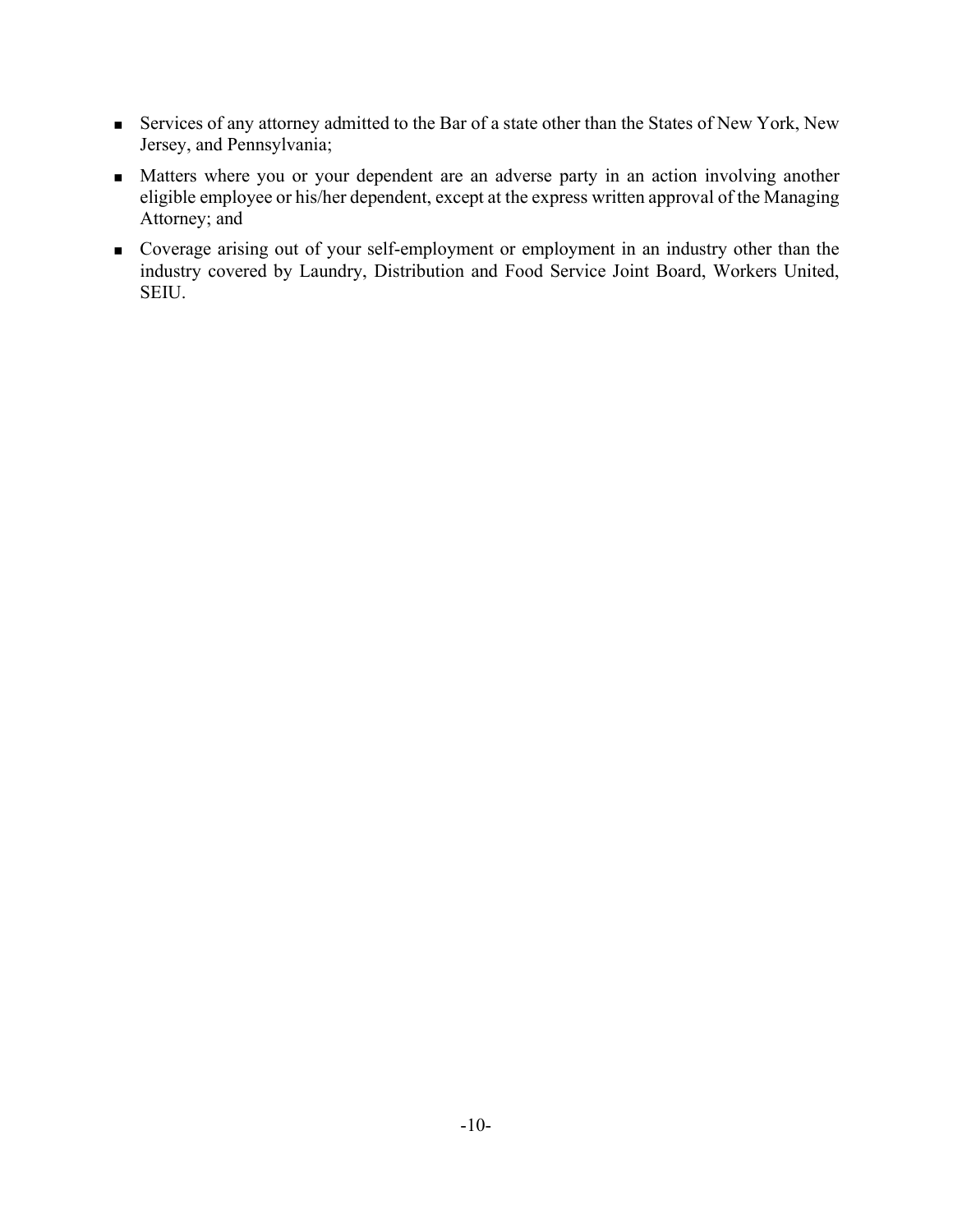## GENERAL LIMITATIONS AND SPECIAL SERVICES PROVIDED

### Appeals to the Board of Trustees

The legal services to be provided under this Plan have been adopted by the Board of Trustees of the Local 99 Health & Welfare Fund and the Rules and Regulations for the payment of benefits. The application of any limitation on payments is subject to the Rules and Regulations established by the Board of Trustees and to the Agreement and Declaration of Trust, which established the Fund.

If you or your covered dependents have any complaints regarding the operation of the Plan, or if you seek a review of any action taken by the Fund Office or the Managing Attorney, you may bring your complaint to or appeal said action by forwarding a letter, by regular mail, to:

Board of Trustees Local 99 Health & Welfare Fund 701-703 McCarter Highway Newark, New Jersey 07102

The Trustees will only consider your complaint or appeal if your letter is received by the Fund Office within 60 days of the occurrence of the matter giving rise to the complaint. The Trustees will act on your timely complaint, appeal, or action within a reasonable period of time and render a decision in writing. The decision of the Trustees will be final and binding on all parties in connection with any claim, appeal, matter, or proceeding resulting from your or your dependent's eligibility for benefits under the Plan.

All disputes must be appealed to the Board of Trustees and a final determination must be reached before you may seek judicial review.

After you or your dependents that have filed an appeal and have received a written decision from the Board of Trustees, you or your dependents will have 90 days to commence any further legal action, after which, no legal action may be commenced against the Fund and/or the Board of Trustees. Any legal action related to the Plan may only be brought in the United States District Court for the District of New Jersey.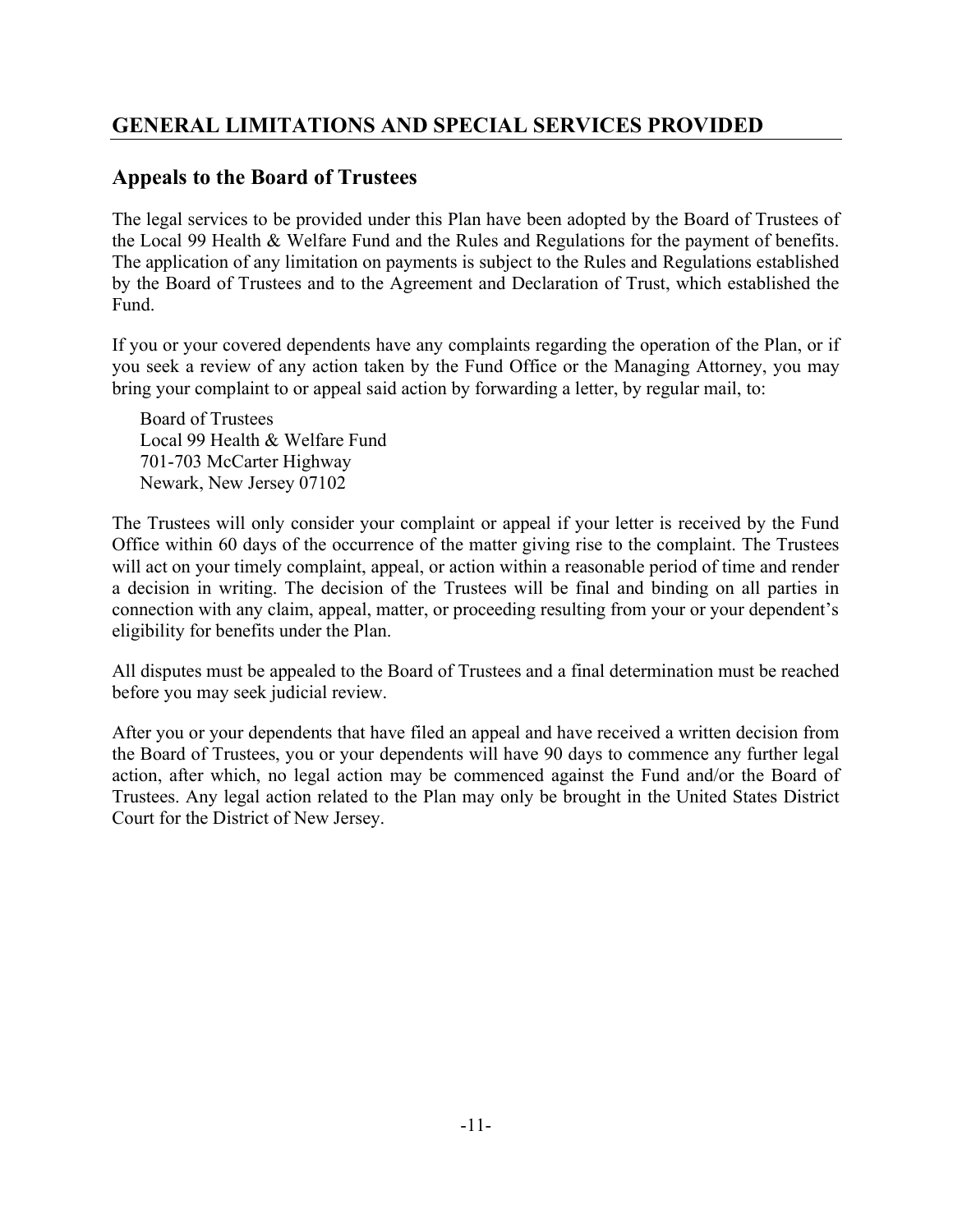### MISCELLANEOUS PROVISIONS

The legal services provided by the Plan are for the sole benefit of eligible employees and their covered dependents. Such services, or their value, will not benefit or vest in any other person or entity, public or private, such as a trustee in bankruptcy, or to any assignee for the benefit of creditors, or otherwise. Services or their value provided may not be assigned.

- 1. The Legal Services Plan will be subrogated to all rights of an eligible employee or his/her covered dependents to recover attorney's fees and costs against any person or entity in any matter or proceeding in which the Legal Services Plan has paid for the legal services provided. You or your dependents will:
	- Be required to execute and deliver to the Legal Services Plan any instrument or papers requested by the Managing Attorney;
	- Do whatever else is deemed necessary by the Managing Attorney to secure rights for the Legal Services Plan; and
	- **Take no action, which may prejudice any rights that may benefit the Legal Services Plan.**
- 2. Legal services benefits provided under the Plan may be discontinued by the Trustees during any period when the assets of the Legal Services Plan are insufficient to continue providing the benefit, as determined by the Board of Trustees in their sole and absolute discretion. This will not affect the continuation of legal services in connection with any matter that commenced prior to a termination of benefits.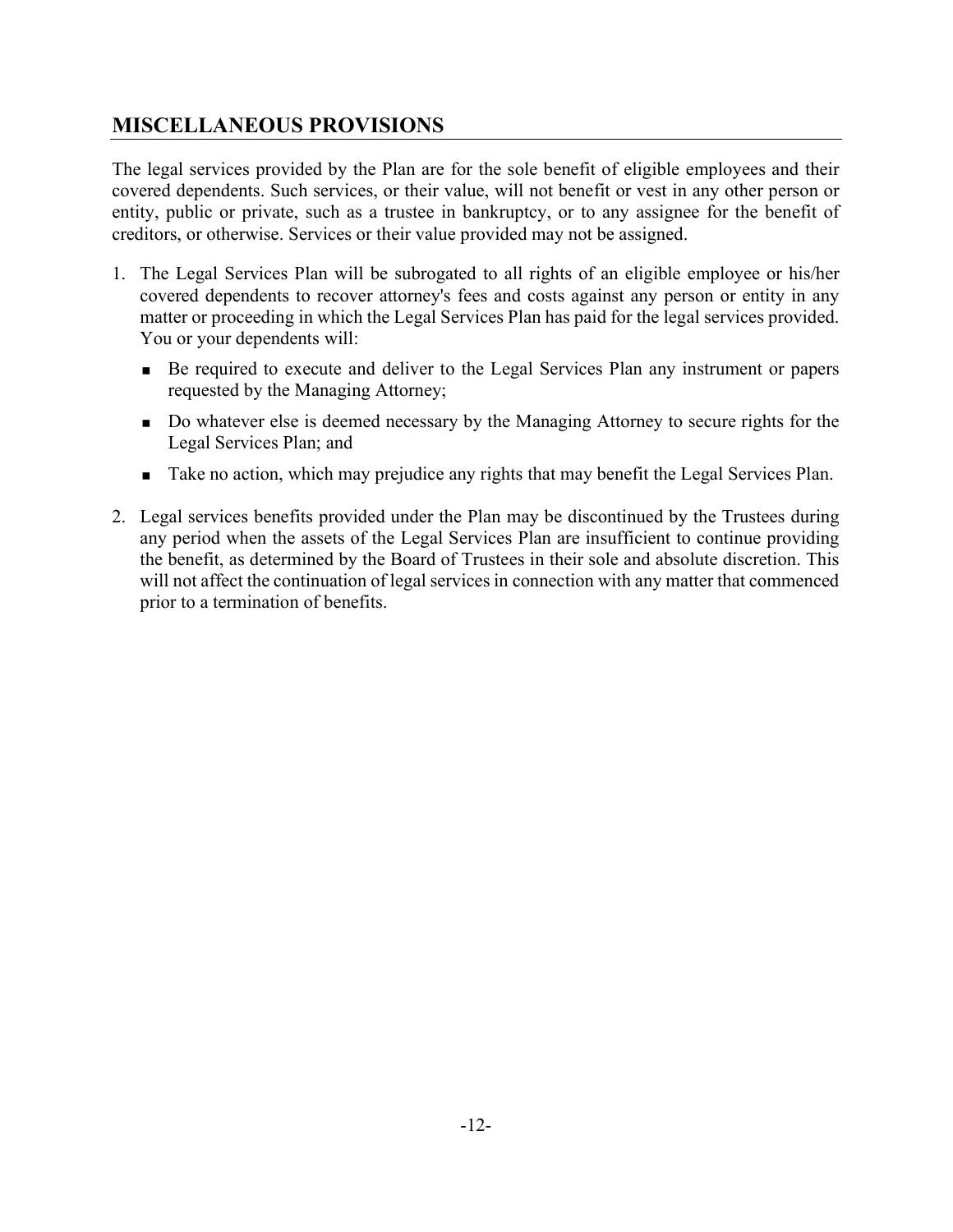### ADDITIONAL INFORMATION

All contributions to the Local 99 Health & Welfare Fund are made by employers in accordance with their Collective Bargaining Agreements or Participation Agreements.

## Trustees' Rights

The Trustees will have sole, absolute, and exclusive right to make final, binding, and conclusive decisions and determinations regarding each and every aspect, case, question, and/or issue involving, or arising out of or in any manner whatsoever related to the Fund and the Plan.

Any action taken by the Trustees will be uniform in nature, applicable to all persons similarly situated, and reasonably calculated to accomplish, implement, and advance the purposes of the Fund.

The Trustees may hold, invest, and reinvest the assets of the Fund, including contributions and earnings of every kind and nature.

The Trustees, in their sole and absolute discretion, may at any time and from time to time, amend the Plan, provided such amendment(s) are consistent with the purpose of the Legal Services Plan.

Board of Trustees: The operation and administration of the Legal Services Plan is the responsibility of the Board of Trustees. The Trustees are the Plan's agent for service of legal process. The Trustees are:

Alberto Arroyo Angela Bialorucki Martin Canturiano Cecilia Gomez Cleveland Jenkins Kevin McCann Maricarmen Molina

The Trustees can be contacted at:

Local 99 Health & Welfare Fund 701-703 McCarter Highway Newark, New Jersey 07102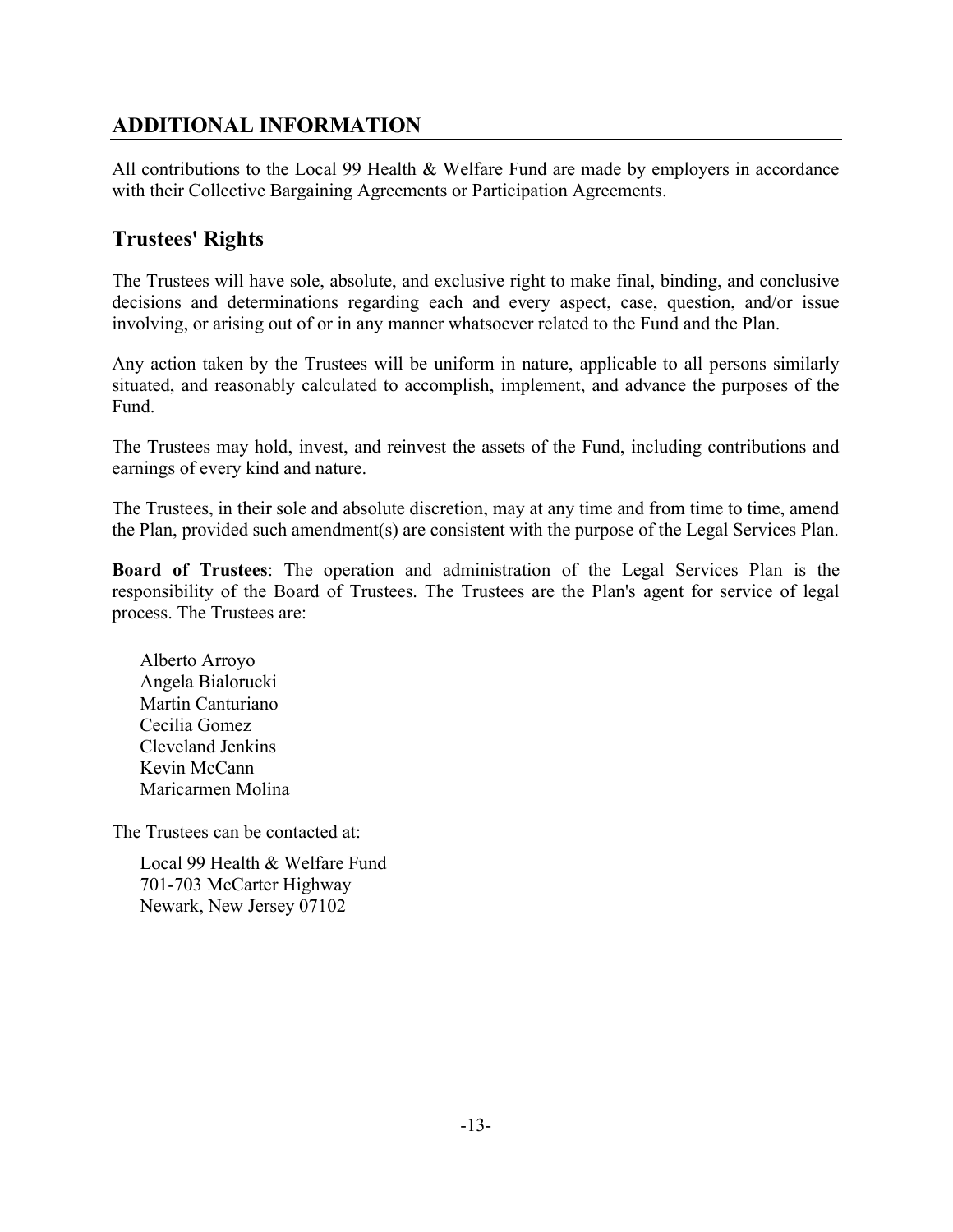### Fund Information

Plan Year: January 1st – December 31st

#### Purpose of the Plan

The Plan was established under Collective Bargaining Agreements and Participation Agreements between the Laundry, Distribution and Food Service Joint Board, Workers United, SEIU;

and signatory employers to protect your legal rights and interests, as well as those of your dependents.

#### Fund Assets

Benefits are provided from the Fund's assets, which are accumulated under the provisions of the Collective Bargaining Agreements, Participation Agreements, and the Trust Agreement and held in a Trust Fund for the purpose of providing benefits to covered participants and defraying reasonable administrative expenses.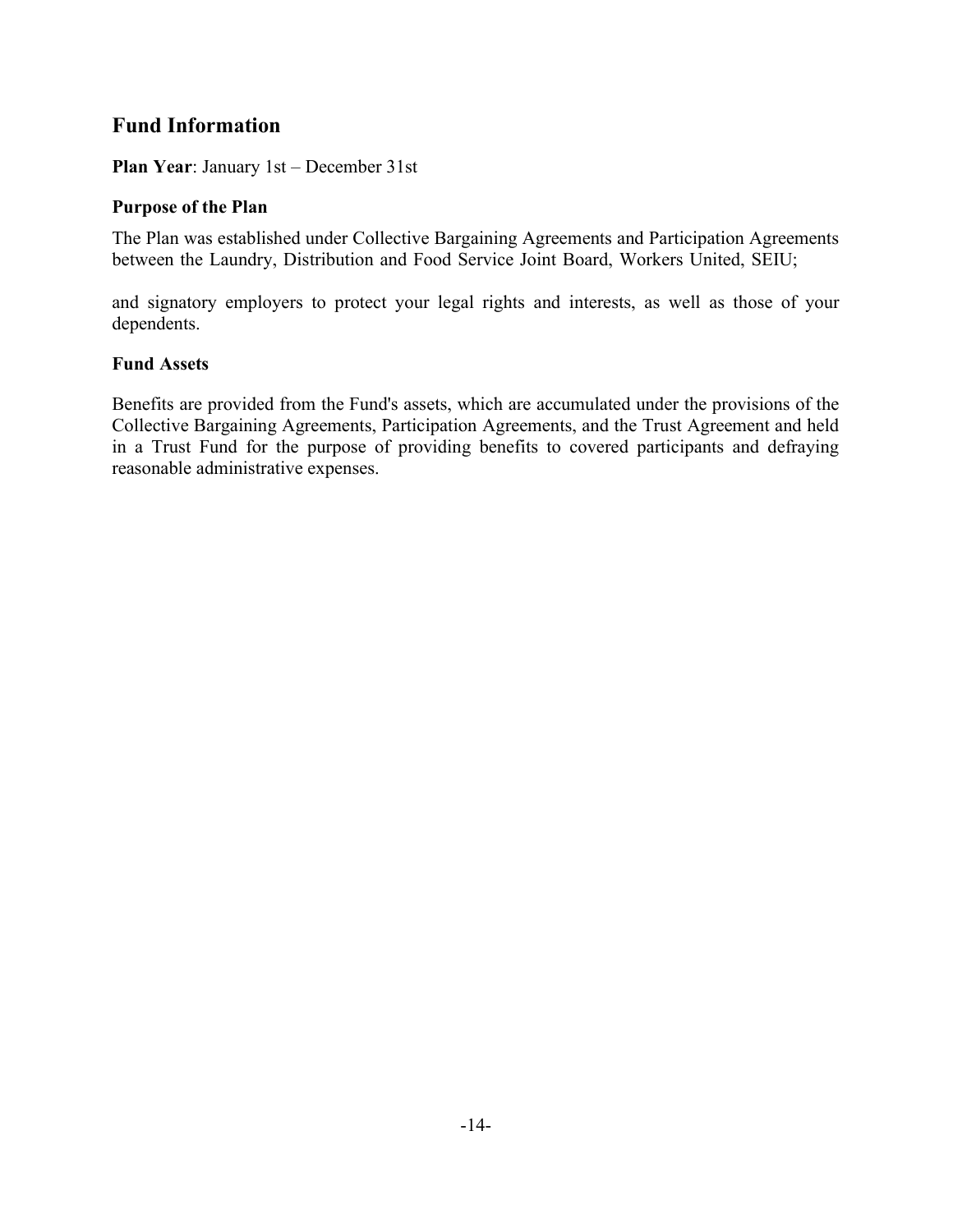## EMPLOYEE RETIREMENT INCOME SECURITY ACT OF 1974 ("ERISA")

As a participant in the Legal Services Plan, you are entitled to certain rights and protections under the Employee Retirement Income Security Act of 1974 (ERISA). ERISA provides that all participants are entitled to the following rights:

- **Receive Information About Your Plan and Benefits** Examine, without charge, at the Plan Administrator's office and at other specified locations, such as worksites and union halls, all documents governing the Plan, including insurance contracts, Collective Bargaining Agreements, and the latest annual report (Form 5500 Series) filed by the Plan with the U.S. Department of Labor and available at the Public Disclosure Room of the Employee Benefits Security Administration (EBSA).
- Obtain, upon written request to the Plan Administrator, copies of documents governing the Plan, including insurance contracts, Collective Bargaining Agreements, copies of the latest annual report (Form 5500 Series), and the updated Plan Document/Summary Plan Description. The Plan Administrator may make a reasonable charge for the copies.
- Receive a copy of any material required by law to be distributed to Plan participants. Receive a summary of the Plan's annual financial report upon written request. The Plan Administrator is required by law to furnish each participant with a copy of this summary annual report.

#### Prudent Actions by Plan Fiduciaries

In addition to creating rights for Plan participants, ERISA imposes duties upon the people who have the responsibility for the operation of the employee benefit plan. The people who operate the Plan, called "fiduciaries" of the Plan, have a duty to do so prudently and in the interest of you and other Plan participants and beneficiaries. No one, including your employer, your union, or any other person, may fire or otherwise discriminate against you in any way to prevent you from obtaining a benefit or exercising your rights under ERISA.

#### Enforce Your Rights

If your claim for a benefit is denied or ignored, in whole or in part, you have a right to know why this was done, to obtain copies of documents relating to the decision without charge, and to appeal any denial, all within certain time schedules.

Under ERISA, there are steps you can take to enforce the above rights. For instance, if you request a copy of Plan documents or the latest annual report from the Plan Administrator and do not receive them within 30 days, you may file suit in a federal court. In such a case, the court may require the Plan Administrator to provide the materials and pay you up to \$110 a day until you receive the materials, unless the materials were not sent because of reasons beyond the control of the Plan Administrator.

If you have a claim for benefits that is denied or ignored, in whole or in part, you may file suit as provided under ERISA. If it should happen that Plan fiduciaries misused the Plan's money, or if you are discriminated against for asserting your rights, you may seek assistance from the U. S.